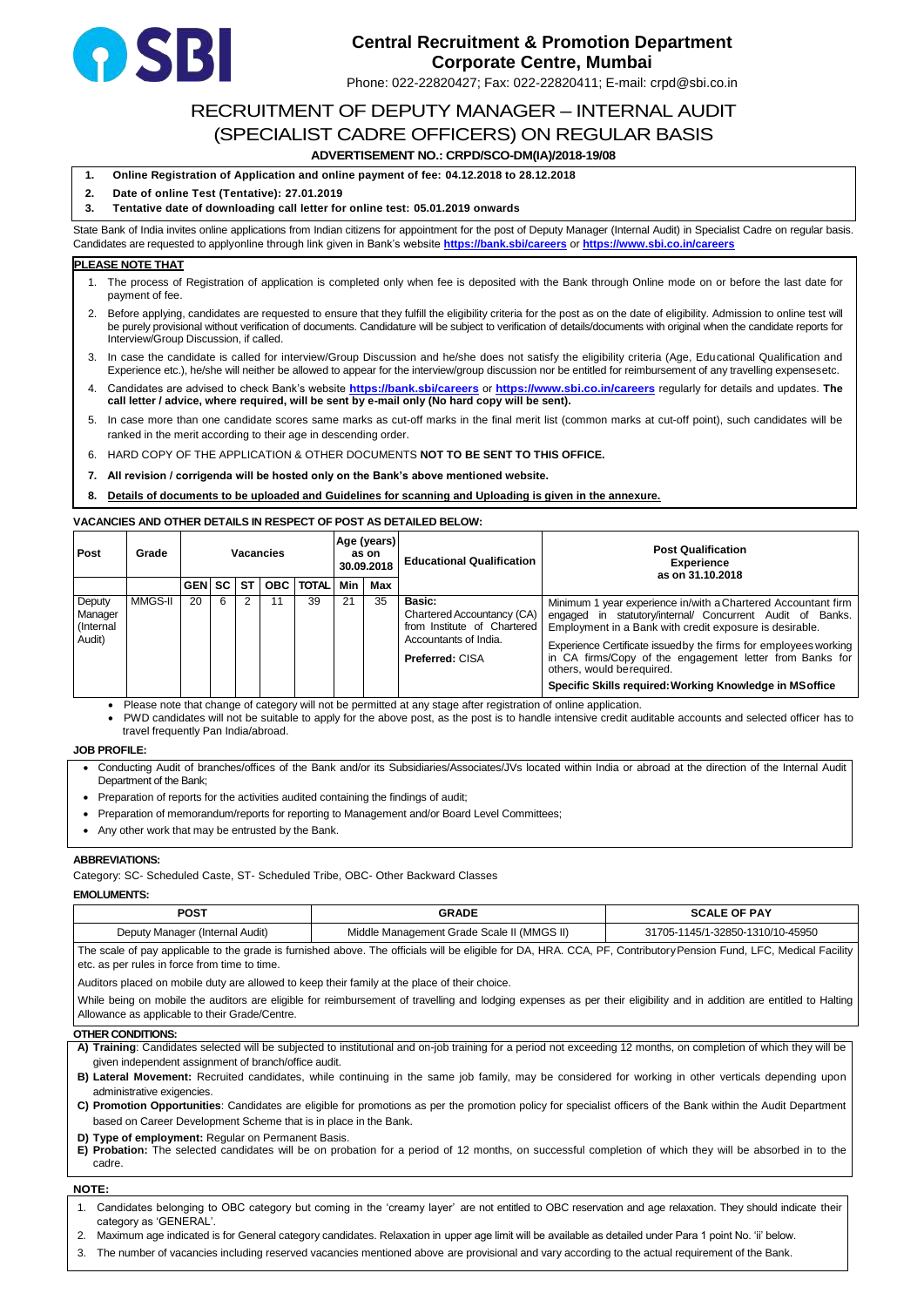## **1. ELIGIBLITY CRITERIA:**

EDUCATIONAL QUALIFICATIONS/EXPERIENCE: DETAILS GIVEN AGAINST POST.

(i) The qualification prescribed for the post is the minimum. Candidates must possess the qualification and relevant post qualification experience as on 31.10.2018.

(ii) RELAXATION OF UPPER AGE LIMIT

| Sr. Category                                                                                                | <b>Age relaxation</b> |
|-------------------------------------------------------------------------------------------------------------|-----------------------|
| Scheduled Caste/Scheduled Tribe                                                                             | 5 Years               |
| 2   Other Backward Classes (Non-Creamy Layer)                                                               | 3 Years               |
| Persons Ordinarily domiciled in the state of Jammu &<br>Kashmir during the period 01.01. 1980 to 31.12.1989 | 5 Years               |

## **NOTE: CUMULATIVE AGE RELAXATION WILL NOT BE AVAILABLE EITHER UNDER THE ABOVE ITEMS OR IN COMBINATION WITH ANY OTHER ITEMS.**

#### **2. SELECTION PROCEDURE:**

(i) The selection of candidates will be on the basis of online written test and interview/group discussion. The test will be conducted tentatively on **27.01.2019**. The call letter of test will be uploaded on Bank's website and also advised to the candidates through SMS and e mails. Candidates will be required to download the call letters. The test may be held at Ahmedabad, Vadodara, Bangalore, Bhopal, Raipur, Bhubaneshwar, Chandigarh, Jammu, Srinagar, Chennai, Madurai, Guwahati, Hyderabad/Secunderabad, Vishakhapatnam, Kolkata/Greater Kolkata, Lucknow, Varanasi, Mumbai/ Greater Mumbai/Thane/Navi Mumbai, Nagpur, Pune, Dehradun, Jaipur, New Delhi/Delhi NCR, Patna, Ranchi, Ernakulam & Trivandrum centres. CANDIDATE SHOULD CHOOSE THE NAME OF THE CENTRE WHERE HE/SHE DESIRES TO APPEAR IN THE EXAMINATION. NO CHANGE IN THE CHOICE OF EXAMINATION CENTRE WILL BE ENTERTAINED. **THE BANK, HOWEVER, RESERVES THE RIGHT TO ADD OR DELETE ANY CENTRE AND ALLOT THE CANDIDATE TO ANY CENTRE OTHER**

**THAN THE ONE HE/SHE HAS OPTED FOR.**

EXAMINATION; Pattern of Test

| Sr.<br>No. | Tests                  | No of<br>questions | Marks | Time     |
|------------|------------------------|--------------------|-------|----------|
|            | Test of Reasoning      | 50                 | $50*$ |          |
| ii.        | Qualitative Aptitude   | 35                 | $35*$ | $90$ min |
| iii.       | English                | 35                 | $35*$ |          |
| iv.        | Professional Knowledge | 50                 | 100   | 60 min   |

\* Qualifying in nature and marks thereon will not be reckoned for arriving at the Merit.

Test will be held on-line. If number of applications is less, Bank reserves the right to consider selection of the candidate(s) through shortlisting and interview, instead of test & interview.

- **a)** Except Professional Knowledge (PK) paper, other papers will be of qualifying in nature. Candidates have to score minimum qualifying marks in these papers. The minimum qualifying marks will be as decided or may be waived at the discretion of Bank. The questions will be bilingual i.e. in Hindi & English. The candidates will have option to answer the questions in Hindi or English (except for test of English Language).
- **b)** To be eligible for being short-listed for interview/Group Discussion, candidates have to score equal to or above the cut-off marks to be decided by the Bank for the PK test, besides scoring equal to or above the Minimum qualifying marks in other tests.
- **c)** Candidates must secure equal to or more than the minimum qualifying marks (to be decided by the Bank) in Interview/ Group discussion to be considered for selection.

**Interview/ Group Discussion:** Adequate number of candidates as decided by the Bank will be called for Interview/Group Discussion. Group Discussion will carry 20 marks and Interview 30 marks. In case Group Discussion is not held, Interview will carry 50 marks. The qualifying marks in Interview/ Group Discussion will be as decided by the Bank. Conduct of Group Discussion may be waived at the discretion of Bank.

**Merit List:** Marks secured by the candidates in Group Discussion / Interview out of 50 marks will be converted to out of 25 marks. The final merit list will be arrived at after aggregating the marks of Professional Knowledge test

out of 100 marks and the converted marks secured in Group Discussion/ Interview out of 25 marks (Total- 125 marks). The selection will be made from the top merit ranked candidates in each category.

Note:-In case more than one candidate score the cut-off marks [common marks at cut-off point], such candidate will be ranked according to their age in descending order in select list.

**3. PLACE OF POSTING:** Candidates recruited into the Bank will be placed in the Audit department for carrying out the Internal Audit function of the Bank. Officers recruited for audit will be attached to internal Audit Department, Corporate Centre, Hyderabad and will be on mobile duty. They will be required to travel for audit purpose within India and abroad.

#### **4. APPLICATION FEE AND INTIMATION CHARGE (Non-refundable)**

| 600/- (Application fee including intimation charges) |
|------------------------------------------------------|
|                                                      |

#### . **5. HOW TO APPLY**

### FOR DETAILED GUIDELINES/PROCEDURE ON

(a) Application registration (b) Payment of fees (c) Photograph & Signature scan & upload. Visit Bank's website **<https://bank.sbi/careers>** OR **<https://www.sbi.co.in/careers> -** Recruitment of Specialist Cadre Officer in State Bank of India.

#### **6. CALL LETTERS FOR EXAMINATION/INTERVIEW:**

- a. The candidates should download their call letter and an "acquaint yourself" booklet by entering their registration number and password/date of birth, from the Bank's website. NO HARD COPY OF THE CALL LETTER/ ACQUAINT YOURSELF BOOKLET WILL BE SENT BY POST.
- b. Intimation/call letter for interview will be sent by email or will be uploaded on Bank's website. No hard copy will be sent.
- **7. PROOF OF IDENTITY TO BE SUBMITTED AT THE TIME OF EXAMINTION:** The candidates must bring one photo identity proof such as Passport/Aadhar/ PAN Card/Driving License/Voter's Card/Identity Card issued by Institute of Chartered Account, in original as well as a self-attested Photocopy thereof. The photocopy of Identity proof should be submitted along with call letter to the invigilators in the examination hall, failing which or if identity of candidates is in doubt the candidate will not be permitted to appear for the test.
- **8. ACTION AGAINST CANDIDATES FOUND GUILTY OF MISCONDUCT:** Candidates are cautioned that they should not furnish any particulars that are false, tampered/fabricated and they should not suppress any material information while filling up the application form.

At the time of examination/interview, if a candidate is (or has been) found guilty of:

(i) using unfair means during the examination or (ii) impersonating or procuring impersonation by any person or (iii) misbehaving in the examination hall or (iv) resorting to any irregular or improper means in connection with his/her candidature for selection or (v) obtaining support for his/her candidature by any unfair means, such a candidate may, in addition to rendering himself/ herself liable to criminal prosecution, will also be liable:

- a) to be disqualified from the examination for which he/she is a candidate
- b) to be debarred, either permanently or for a specified period, from any examination or recruitment conducted by Bank.
- **9.** The Bank would be analysing the responses of a candidate with other appeared candidates to detect patterns of similarity. On the basis of such an analysis, if it is found that the responses have been shared and scores obtained are not genuine/valid, the Bank reserves the right to cancel his/her candidature.

## **10. USE OF MOBILE PHONES, PAGERS, CALCULATOR OR ANY SUCH DEVICES:**

- (i) Mobile phones, pagers or any other communication devices are not allowed inside the premises where the examination is being conducted. Any infringement of these instructions shall entail cancellation of candidature and disciplinary action including ban from future examinations.
- (ii) Candidates are advised in their own interest not to bring any of the banned item including mobile phones/pagers to the venue of the examination, as arrangement for safekeeping cannot be assured.
- (iii) Candidates are not permitted to use or have in possession of calculators in examination premises.

#### **11. GENERAL INFORMATION:**

- (i) Candidates should satisfy themselves about their eligibility for the post applied for. The Bank would admit to the online test all the candidates applying for the posts with the requisite fee on the basis of the information furnished in the online application and shall determine their eligibility only at the time of interview/group discussion.
- (ii) Candidates serving in Govt./Quasi Govt. offices, Public Sector undertakings including Nationalised Banks and Financial Institutions are advised to submit 'No Objection Certificate' from their employer at the time of interview, failing which their candidature may not be considered and travelling expenses, if any, otherwise admissible, will not be paid.

- (iii) In case of selection, candidates will be required to produce proper discharge certificate from the employer at the time of taking up the appointment.
- (iv) Caste certificate issued by Competent Authority on format prescribed by the Government of India will have to be submitted by the SC/ST/OBC candidates, if called for interview.
- (v) A declaration will have to be submitted in the prescribed format by candidates seeking reservation under OBC category stating that he/she does not belongto the creamy layer as on 01.12.2018**.**

OBC certificate containing the 'Non-creamy layer' clause, issued duringthe period 01.04.2018 to the date of interview, should be submitted by such candidates, if called for interview.

- (vi) Candidates are advised in their own interest to apply online well before the closing date and not to wait till the last date to avoid the possibility of disconnection/inability/failure to log on to the website on account of heavy load on internet or website jam.
- (vii) SBI does not assume any responsibility for the candidates not being able to submit their applications within the last date on account of aforesaid reasons or for any other reason beyond the control of SBI.